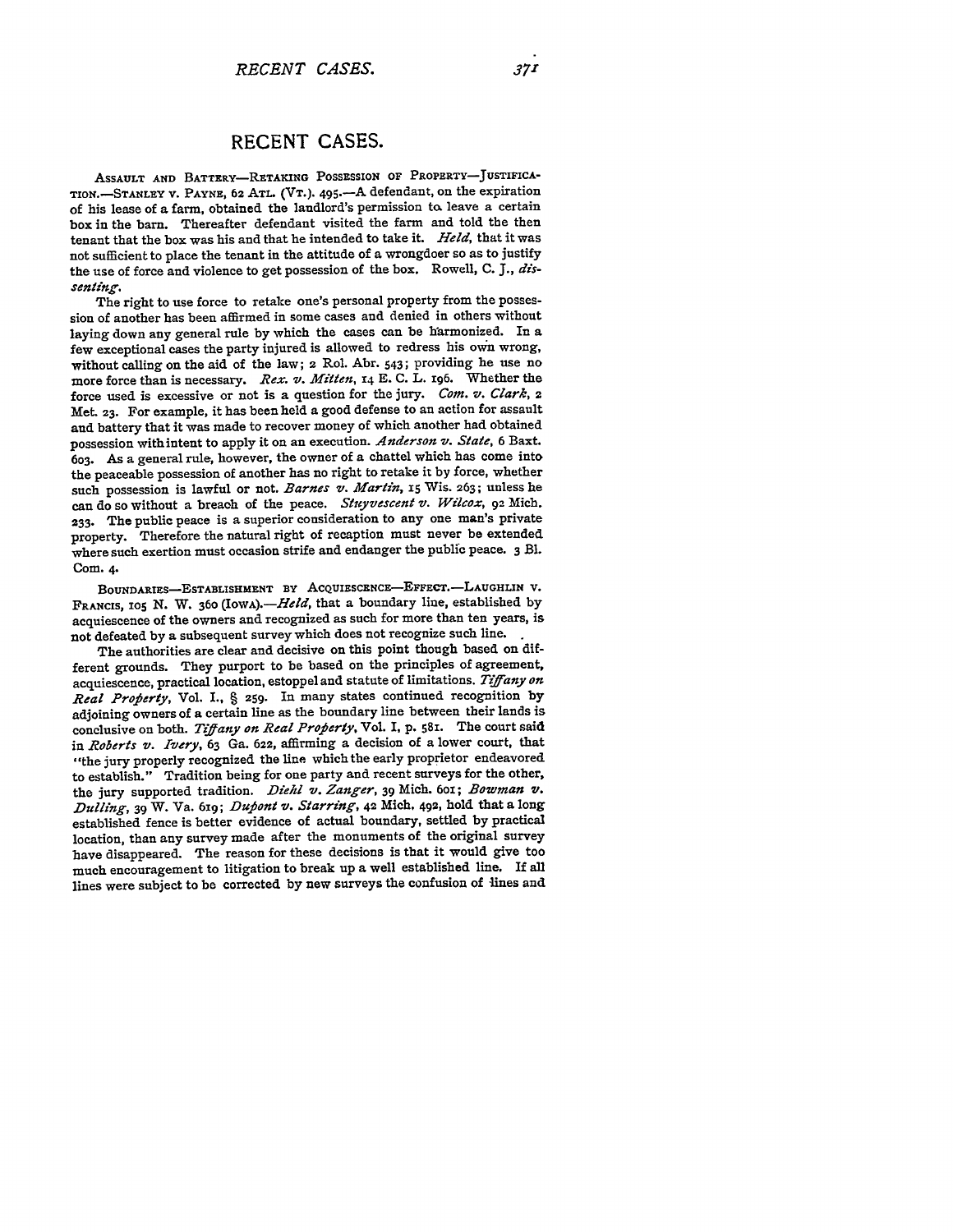titles would be incalculable. The general considerations of justice and expediency dictate that the rule followed in these cases is the better one. However, in a few states such recognition of or acquiescence in a line is merely evidence in regard thereto and may be contradicted, *Bohny V. Petty, 81* Tex. 524; *Whitcomb v. Dutton,* **89** Me. **212:** *Hathway v. Evans,* **ioS** Mass. **267.**

CARRIERS-INJURIES TO PASSENGERS **BY** SERVAmTS-DIFFERENT CREWS.- HAYNE **v.** UNION ST. Ry. Co., 76 N. E. 219 (MASS.).-The conductor of one of the defendant's cars threw, in sport, a dead hen at the motorman of the car on which the plaintiff was riding, but missed the motorman and injured the plaintiff. *Held,* that the fact that the conductor was a member of a crew of a car other than the one in which the plaintiff was at the time made no difference as regards the defendant's liability.

Common carriers are under an obligation arising out of the nature of their employment and on grounds of public policy to provide for the safety of their passengers. *Penn. Co. v.* Roy, **102 U. S.** 451. So they are liable for the wilful or negligent acts of their employees which result in injury to passengers; *Gillenwater v. Madison* **&-** *Indanafiolis Ry. Co.,* **5** Ind. **339;** there being a special duty to protect passengers against the insults and violence of their own servants; *S. Kan. Ry. Co. v. Rice,* **38** Kan. **398;** as well as a contract with the passengers to secure them against personal rudeness, abuse and violence. *Sjohn v. Mo. Pac. Ry. Co., 'or* Mo. **407.** There seems to be no reason why this doctrine of liability of the company for the acts of its servants should be confined to those on a particular car and so it was held, in *Atlanta St. Ry.* Co. *v. Bates,* **1o3 Ga.** 333, that there was no reason why common carriers should not be liable for the acts of all their servants and not merely the ones having in charge the particular car on which the injured passenger was at the time of the injury.

CARRIERS-PASSENGERS' EFFECTS (MONEY)-Doss-LIABILITY.-KNIERIEM V. *N.* Y. **CENT. &** H. R. R. Co., **96 N.** Y. Supp. 602.-Plaintiff and wife were passengers on defendant's railroad. Owing to an accident to the road, the plaintiff sustained the loss of \$I, **8oo** carried in the hand bag of his wife. *Held,* that to recover, the **jury** must be satisfied that the money or part of it was necessary for a prudent person to carry, allowing reasonably for accident or illness or sojourning. McLaughlin and Patterson, **JJ.,** *dissenting.*

In a case decided in New York in x85o, it was held that carriers were not liable for money carried by passengers in their trunks, even though the amount was only sufficient for traveling expenses. *Grant v. Newton,* I **E. D.** Smith, **95.** Similarly in *Doyle v. Kiser,* 6 **Ind. 242,** the passenger was allowed to recover value of clothing lost in a bag, but not money. These cases have generally been overruled and it is held that passengers may recover for money lost to the extent of that which is necessary, etc., for the journey. *Johnston v. Stone,* **30** Tenn. 419; *Mo. Pac. Ry. Co. v. York,* **2** Wilson, Civ. Cos. Ct. **App.** (Tex.) **639;** *Merrill v. Grinnell, 3o* **N.** Y. **594.** The last case holds that the amount of money to be recovered is to be governed **by** the requirements of the entire proposed journey and not for a particular portion thereof. In cases of gross negligence even more may be recovered. *Jordan v. Fall .River 1?. Co., 59* Mass. **69.** The carrier's liability does not extend to money carried for the purpose of making purchases. *Hickox v. Naugatuck R. Co.,* 31 Conn. **281;** nor to large sums not expressly put in its charge with notice. *Hutchings v. Western, etc. R. Co.,* **25** Ga. 61; *Orange Co. Bank v'. Brown,* 9Wend. **(N.** Y.) **85.**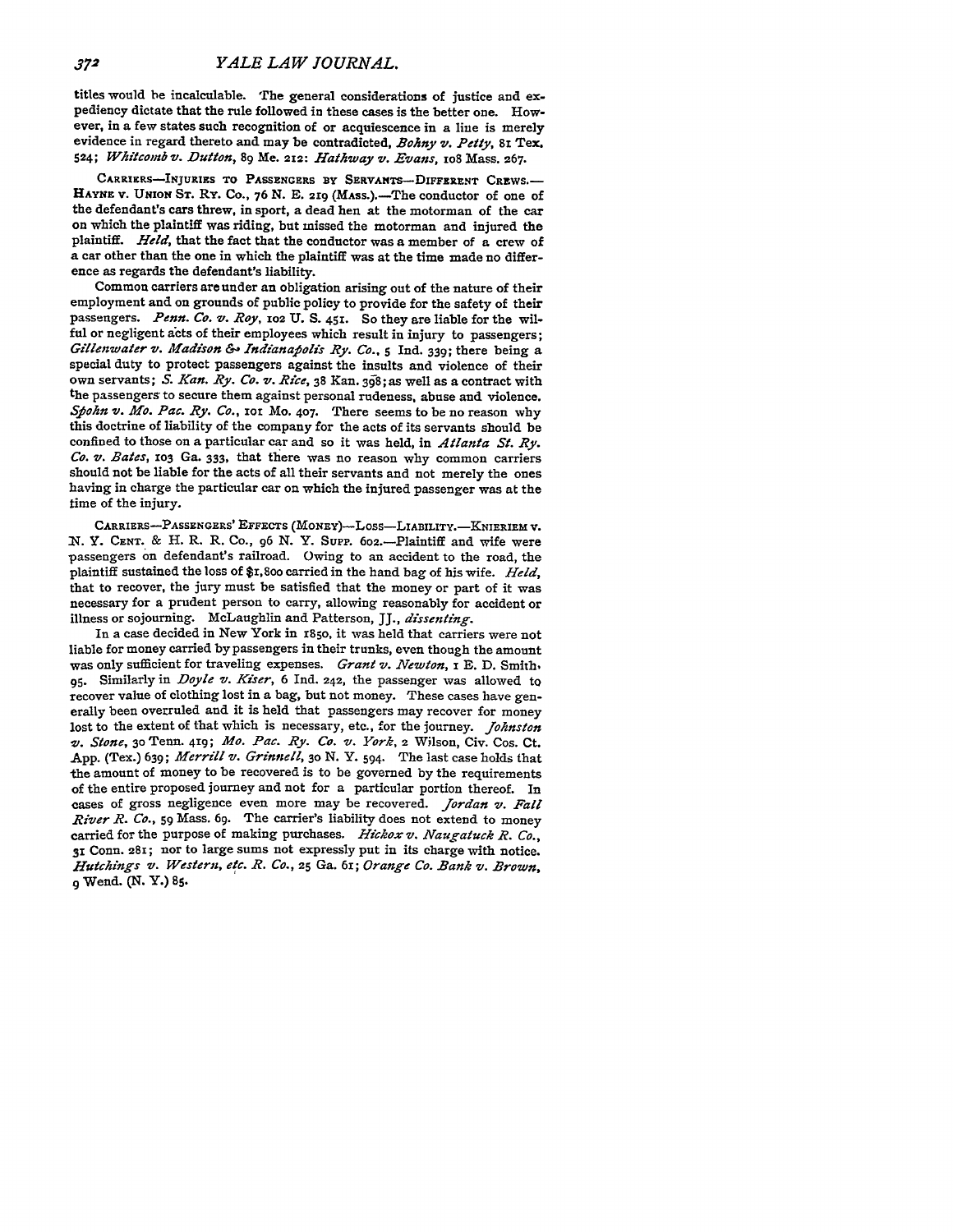CARRIERS-TERMINATION OF RELATION-NOTICE TO CONSIGNOR.-- ADLER V. WEIR, 96 N. Y. Supp. 736.-- Where an express company transported the goods to the consignee and tendered delivery to him, which the consignee refused to accept, its duty as carrier was performed, and although it failed to notify the consignor of the consignee's refusal to accept the goods, *held* that it was not liable for the subsequent loss of the goods **by** theft, in the absence of pxoof of negligence as a bailee.

This case seems to follow the general trend of modern decisions: *Kremer -v. Southern Ex. Co.,* 46 Tenn. 356; and the rule is well settled where a railroad company is the common carrier, that no notice is required. *Greggv. Ill. Cent. Ry. Co.,* 147 Il. 55o; *Merchant's Disfiatch Trans. Co. v. Hallock,* <sup>64</sup> Ill. **284.** But see *American Sugar Refining Co. v. McGhee,* **21 S. E. 383** iGa.). This doctrine, however, has been held to have no application to the duties and applications of an express company where the undertaking is to deliver in person; *Baldwin v. Am. Ex. Co.*, 23 Ill. 197; and, it is the duty of such express company to notify the consignor of the goods, and when this is done, the company is relieved of its responsibility as a common carrier, but not before. Am. Merchant's Union Ex. Co. v. Wolf, 79 Ill. 430.

**CARRIERS-TORTS** OF **SERvANT-DAMAGES.-SEABOARD** Ant **LINE** Ry. v. **O'QUIN,** 52 **S. E. 427** *(Ga.).-Held,* where a common carrier undertakes, through its servants, to exercise its rights to eject from its cars passengers who have been guilty of disorderly conduct, it acts at its peril in determining their identity and the carrier will be liable for damages if one is ejected wrongfully notwithstanding the good faith of the servant.

Directly supporting the decision in the above case are *Higgins v. Watervliet Turnfike &, Ry. Co., 46* **N.** Y. **23;** *Cooley on Torts,* **63X;** *Cole- .man v. N. Y. & etc. R. R.,* io6 Mass. x6o; *Cincinnati &-c., Ry. Co. v. Cole,* 29 Ohio, (N. S.) **126.** A street railway company will be held liable for conductor's wrongful ejection of a passenger from the car under a mistaken idea that the latter was about to violate the rules of the company. *Denver Tran. Co. v. Reed,* 4 Colo. **App.** 5oo. So it is liable though conductor actually is forbidden to act as he did. *Turner v. North Beach &- M. R. Co.,* 34 Cal. 594. Such acts of ejection are within the scope of his agency. *Terre Haute &- I. R. Co. v. Fitzgerald,* 47 Ind. **791.** The reasons for these decisions is well stated in *Passenger R. Co. v. Young, 2X* **0.** St. **5x8;** *Go§ v. Gt. Nor. Ry. Co.,* **<sup>30</sup>** L. **J. Q.** B. t48, states that since the masters must act through servants and they put persons of their own selection in positions requiring the exercise of discretionary authority and with the means of doing the injury, they have really caused **it** to be done and should be held liable. It is their misfortune that they have trusted servants who have ventured to disobey instructions, but it ought not also to be the misfortune of others who had no voice in their selection. Again **by** relegating the responsibility to the master it will tend to make **the** latter more careful in his selection of servants, thus safeguarding the interests of the passengers. The great weight of authority is in support of these cases, but some few cases hold to the contrary. So it has been held that the company is not liable when the servant exceeds his authority. *Hbbard v. N. Y. &- E. R. Co.,* iS **N. Y.** 455; *Ill. Cent. R. Co. v. Downey,* **18** Ill. **259.**

**COMMON** CARRIERs-PAssENGERS.-BUscH v. **INTERBOROUGH RAPID** TRANSIT Co., **96** *N.* Y. **SuPP.** *74 <sup>7</sup> .- Held,* that one, **by** purchasing a ticket for transpor.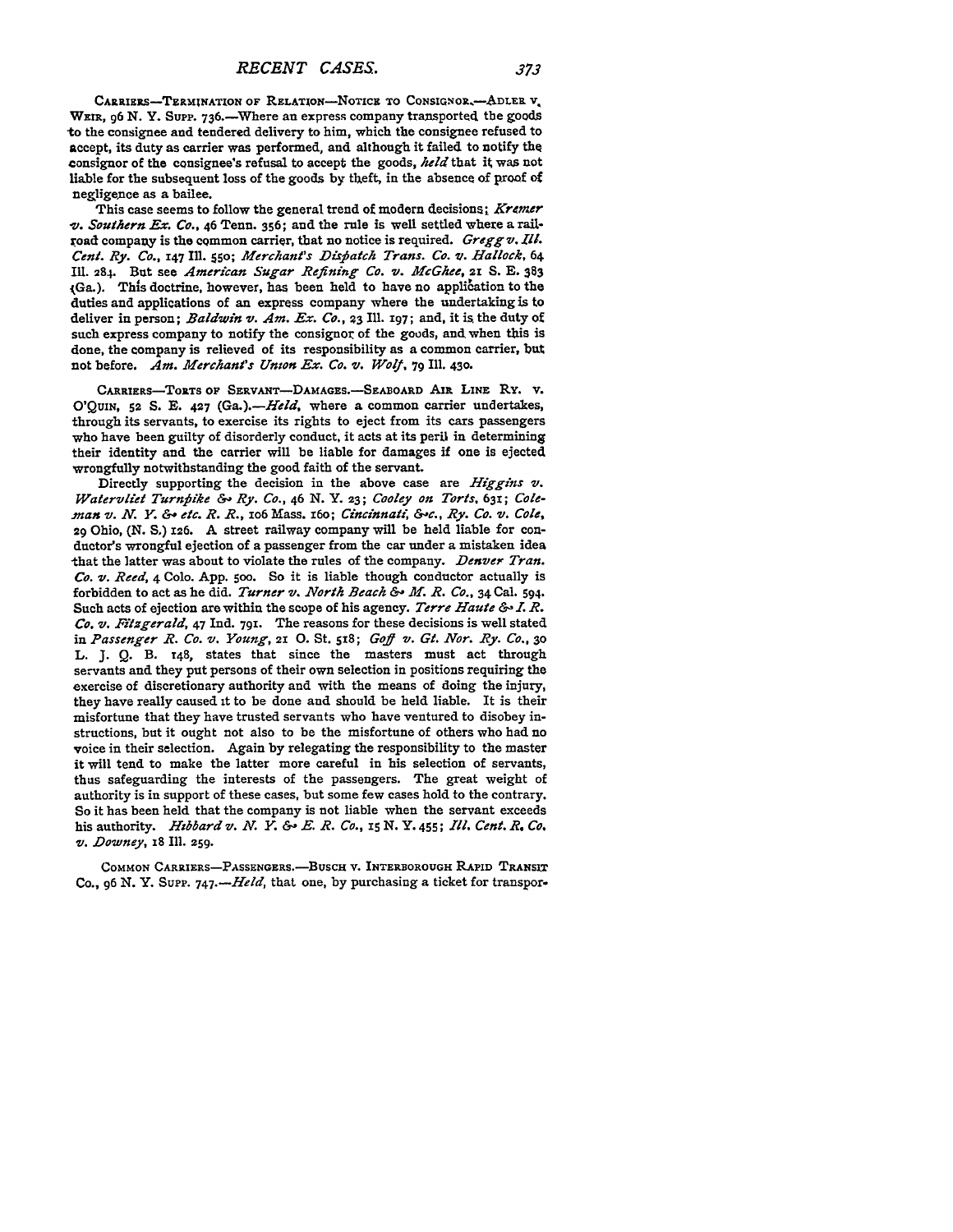tation on an elevated railroad, depositing it in a box provided therefor, **and** going on the platform, becomes a passenger, entitled to treatment as such.

It is generally held, that one who enters a railroad station and purchases a ticket intending to board a passenger train soon to arrive is a passenger; *Atchison, Tojeka and Santa Fe Ry. Co. v. Hollaway,* **8o** Pac. **31** (Kan.); *Central Ry. and B'king Co. v. Perry, 58* Ga. 461; and it is also held that the contractual relation between passenger and carrier begins as soon as the passenger comes within the sphere of peril incident to street cars, where a car has been signalled and has stopped to take on passengers. *Holzenkamp v*. *Cincinnati Traction Co.,* **2** Ohio N. P. (N. **S.) 357;** *O'Mara v. St. Louis Transit Co., io2* Mo. App. **202.** But the mere purchase of a ticket does not make one a passenger. The ticket must be bought with the intention of taking passage on a train scheduled to depart within a reasonable time. *Fremont,* Elkhorn and Mo. Valley Ry. Co. v. Hagblad, 101 N. W. 1033 (Neb.); Van*degrift v. West jersey and Seashore Ry. Co.,* 6o At. 184 **(N. J.)** In *Lake Street Elevated Ry. Co. v. Burgess, 20o* Ill. 628, it was held that a party upon the platform of an elevated railroad station, with the knowledge of the company that she intended to take a train, was a passenger when approaching to board a train.

**CONSTITUTIONAL LAw-EQUAL** PROTECTION OF LAws-TERRITORIAL INE-**QUALITY.-PEOPLE EX REL.** ARMSTRONG **V.** WARDEN **OF** CITY **PRISON OF NEW** YORK, 76 **N. E. ii (N.** *Y.).-Held,* that a statute regulating the keeping of employment agencies in cities of the first and second class is not, because it applies only to cities of the specified classes, in violation of Const. **U. S.,** Amend. **14,** guaranteeing the equal protection of the laws.

It has been found hard to define satisfactorily the police power of a state It is held in the case of *Hayes v. Missouri,* **120 U. S. 68,** that the Fourteenth Amendment does not prohibit legislation which is limited **by** the territory within which it is to operate, but merely that all subjected to such legislation shall be treated alike, and in the much-quoted case of *Budd v. New York,* **143 U. S. 517,** it is said that a statute operating equally on all elevator owners in places having 130,000 population or more, though not applying on owners in places of less than **r30,ooo** population, does not deprive the owners of the equal protection of the law within the meaning of the Fourteenth Amendment. Where part of a state is thickly settled and another part has but fewitihabitants it may be desirable to have different systems of judicature for the two portions and the Fourteenth Amendment could never have been intended to prevent *this.4Missouriv. Lewis,* Io1 **U. S. 23.** Mr. Justice Field, concurring in *Butchers' Union Comnfiany v. Crescent City Coamfany, iii* **U.S** 746, says that the common business and callings of life, the ordinary trades and pursuits which are innocuous in themselves, and have been followed in all communities from time immemorial, must be free in this country to all alike upon the same conditions and without any legislative restrictions.

**CRIMINAL LAW-OBJECTIONS TO INDICTMENT-WAIVER.-KLAWANSKI ET AL. V. PEOPLE,** 75 **N. E. 1028 (ILL.** *SuP.).-Held,* that advantage can be taken upon writ of error of an indictment which charges no criminal offense notwithstanding a plea of guilty to it. Wilkin, Boggs and Hand, *JJ., dissent.*

In the case of *Fletcher et al. v. The State,* **7** Eng. 169 (Ark.) it was held that by a plea of guilty the defendant only confesses himself guilty in manner and form as charged in the indictment, and if the indictment charges no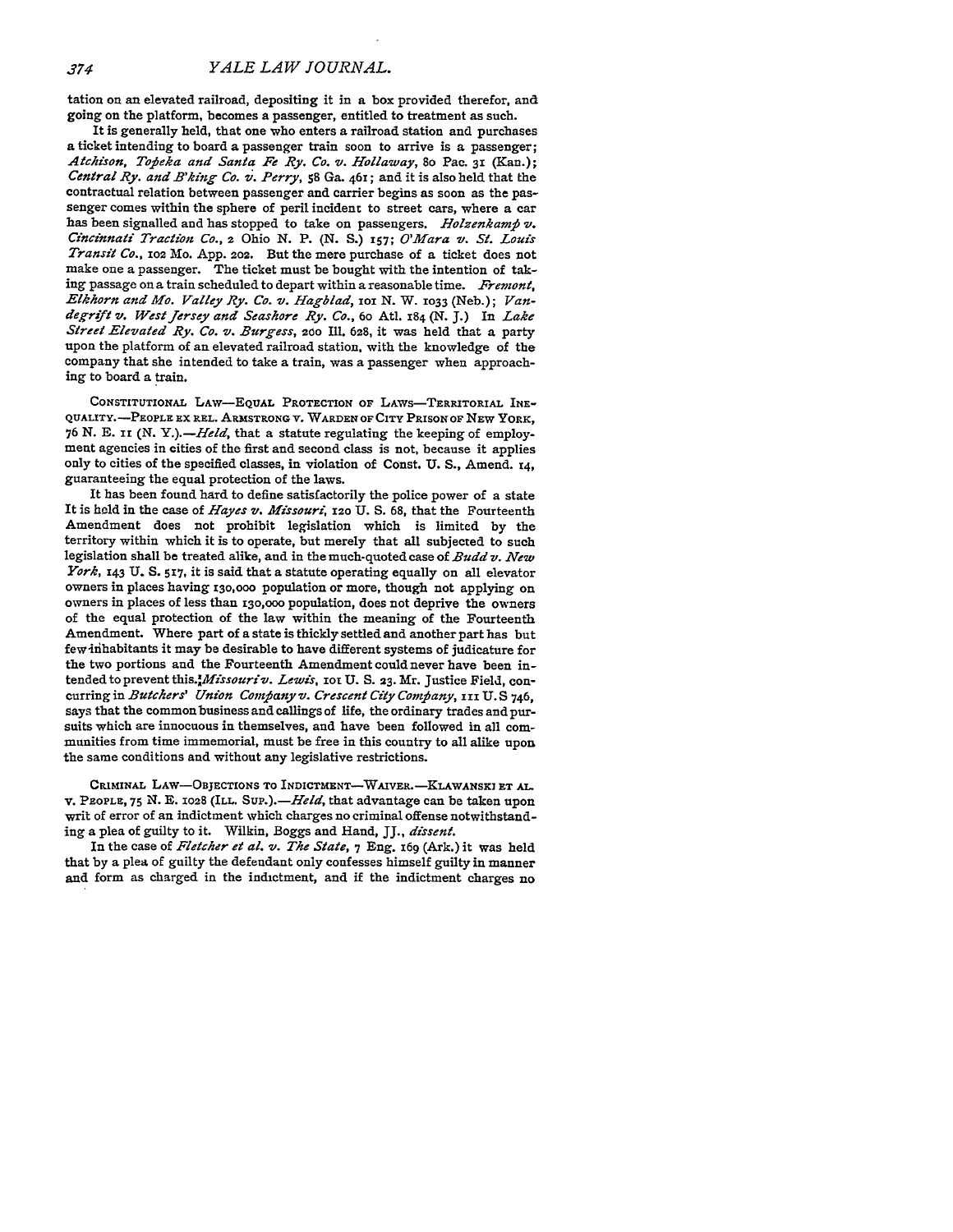offense against the law none is confessed. Fatal defects in indictments may be raised for the first time on appeal. *Pattee v. State,* iog Ind. 545; *Cancerniv. Peofile, i8* N. Y. 128. But where the defect is merely formal and curable by amendment it cannot be raised for the first time on appeal. *Peo ple v. Kelly,*  $q_0$  Mich. 82. So an objection that an indictment charging two persons with a misdemeanor in running a horse race in the street of a town is insufficient, because it does not allege that defendants ran together, is too late, if taken for the first time on appeal. *King v. State,* 3 Tex. App. 7. But failure to demur to an indictment for burglary which charges that the defendants entered, etc., with intent to commit a felony, without stating what particular felony, does not waive the objection. *People v. Nelson*, 58 Cal. 104. And (as in case at hand) where defendant pleaded guilty and was convicted without moving to quash, or in arrest, or reserving any exception, it was held in *Henderson v. State,* 6o Ind. **296,** that the indictment might be questioned in the first instance in the Appellate Court on assignment of error, and several courts hold that the sufficiency of an indictment may be questioned for the first time in the Supreme Court on appeal. *O'Brien v. State,* 63 Ind. 242; *Hays v. State,* 77 **Ind.** 450; *State v. Caldwell, 112* N. **C.** 854.

CRIMINAL LAW-RIGHT OF ACCUSED TO CONFRONT WITNESSES-CONSTITU-**TIONAL** PROVISION.-CREMEANS V. COMMONWEALTH, **52 S. E. 362** *(VA.).-Held,* that it is not error to force the accused into trial in the absence of his witnesses, when it appears to the court that the motive is a mere pretext for delay. Caldwall, *J., dissenting.*

The tendency has been to support this proposition. *Hooker v. Rogers, 6* Cowen **577;** *King v. Pearce,* **<sup>40</sup>**Mo. **223;** *The King v. D'Eon,* **i** Bl. Rep. *5rQ.* The rule is the same in criminal cases as in civil cases. *Peofile v. Vermilyea,* 7 Cowen 383; *The King v. D'Eon, sufira.* The motion must show due diligence to procure the testimony, and that there is a reasonable probability that it can Le obtained; *Robinson v. Glass,* **94 Ind.** 21x; and that it can be procured in a reasonable time. *Brown v. Moran,* **65** How. Pr. 349. The applicant must know the witnesses' whereabouts, *Carberry and Case v. Warrell,* **68** Miss. 573. The Massachusetts' courts seem to hold that the witness must be within the jurisdiction of the court. *Com. v. Millard,* I Mass. T. R. **6.**

**DEAD BODIES-MUTILATION-ACTION BY SURVIVING HUSBAND.-JACKSON** V. **SAVAGE ET AL., 96 N.** Y. SuPP. *366.-Held,* that a husband has a right of action for the dissection of the body of his deceased wife without his permission or without the permission of his wife given during her lifetime.

The question as to whether a husband or wife has a right of action for the mutilation of the remains of the deceased has been much discussed. It resolves itself into a question of property in a dead body. There was at common law no such right of property. Lord Coke is reported as saying: *" Cadaver nullius nibonis."* Blackstone says,: "Though the heir has a property in the monument and escutcheons of his ancestor, he has none in his dead body or ashes." 2 Bl. Com. 249. Wharton says: "*Gorpus humanum non recebfit estimationem."* In support of this view, *Grfith v. Chorlotte C.* **&.** *A. R. Co.,* **23 S.** C. **25,** held that an administrator of a deceased person had no right of action for the mutilation of the body of his intestate. However, to-day the great weight of authority is to the effect that there is such property,  $quasi$ -property, or interest in the dead body of a human being as to sustain a civil action for its wilful mutilation. *Larson v. Chase,* 47 Minn. **307, held** -that a widow has a right of action for the unlawful mutilation of the remains

...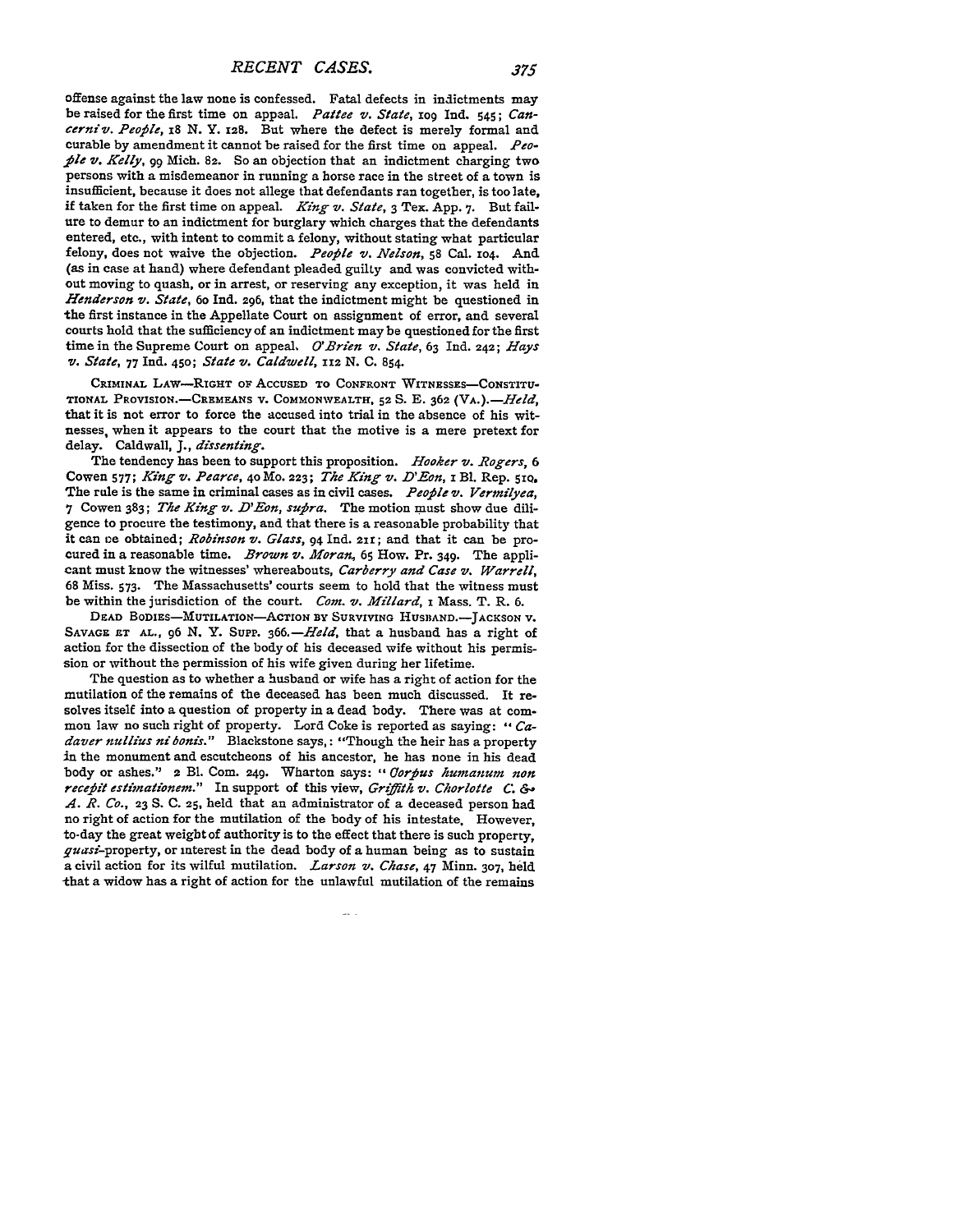of her dead husband. This ruling seems to be more in consonance with our enlightened and humane views.

DEED-DELIVERY-RIGHT OF RECALL.-NoBLE v. TIPTIN ET *AL.,* **76 N. B.** *x5i (ILL.).-Held,* that where a grantor encloses a deed in an envelope and gives it to a custodian to be delivered after grantor's death unless recalled **by** him, there is no delivery of the deed, and it never becomes operative, although delivered **by** the custodian after the grantor's death.

In general, a deed delivered by the grantor to a third person with directions to have it handed over to the grantee immediately after his death is valid; *Latham v. Udell,* 38 Mich. **238;** even though given to wife of grantor, and grantor expressed dissatisfaction with terms of same two days before his death. *Squires v. Summers,* **85 Ind. 252.** But, if grantor does not part with control **by** act, word, or both, the subsequent delivery after his death is not valid. It was held in *Morse v. Slason,* **13** Vt. **296,** that where a deed is delivered to one **in** trust for the grantee to take effect at the grantor's death unless he shall otherwise direct during his lifetime, and he dies without giving any further directions, the deed, at the death of the grantor, takes effect as his deed from the first delivery, it being said that a deed of this character was in the nature of a testamentary disposition of real estate and was revocable without any express reservation of that power. *Belden v. Carter,* 4 **Am.** Dec. **185.** But the weight of authority is overwhelmingly to the effect that the grantor must loose control over the deed.

**DIVORCE-COUNSEL FEES-ALLOWANCE TO WIFE.-DEAN** v. **DEAN,** o6 **N.** Y. SUPP. **472.** Plaintiff's wife had left him and having obtained a divorce valid in Ohio but void in New York, she married in Ohio. Under oath she denies charges of adultery and asks for counsel fees. *Held,* that the above facts are no bar to her right to counsel fees.

**It** is a well established rule that the court will make allowance to the wife for the prosecution of a divorce suit, whether the bill be filed **by** or against her. *Amos v. Amos*, 4 N. J. Eq. 171; *Ex parte King*, 27 Ala. 387; unless there is an undenied charge of adultery against her. *Bissell v. Bissell. 3* How. Prac. 242. Emphasis is laid on the fact that the wife must not be wholly in the wrong. *Strong v. Strong, i* Abb. Prac. **N. S. (N.** Y.) 358; *Miller v. Miller,* 43 How. Prac. **125.** So the case in hand presents an apparent contradiction to the principle in the case of *Munson v. Munson,* 60 Hun. **(N.** Y.) i89, where it was laid down upon good authority that a marriage in a foreign state where **a** valid divorce had been obtained, was ground for divorce on charge of adultery if in original domicile the divorce was void. In *Blake v. Blake,* 80 Ill. **523,** it is shown that the allowance is largely within the discretion of the court. But **if** the wife cannot easily defray expenses the allowance must be made. *Douglas v. Douglas,* **13 Abb.** Prac. **(N. S.)** 29r. So too, the pecuniary condition was made a test in *Miller v. Miller,* i **Wkly. N. Cas.** 415.

EVIDENCE-OWNERSHIP OF PROPERTY-CONCLUSIoNs.-HAWLEY v. BOND, **105 N.** W. 464 **(S.** D.).-In an action to recover property levied on, alleged to belong to plaintiff and not to the judgment debtor, plaintiff was asked who was the owner at the time of the levy, over an objection that the question called for the witnesses' opinion, and not for a fact. *Held,* that the plaintiff was entitled to testify that the property was hers.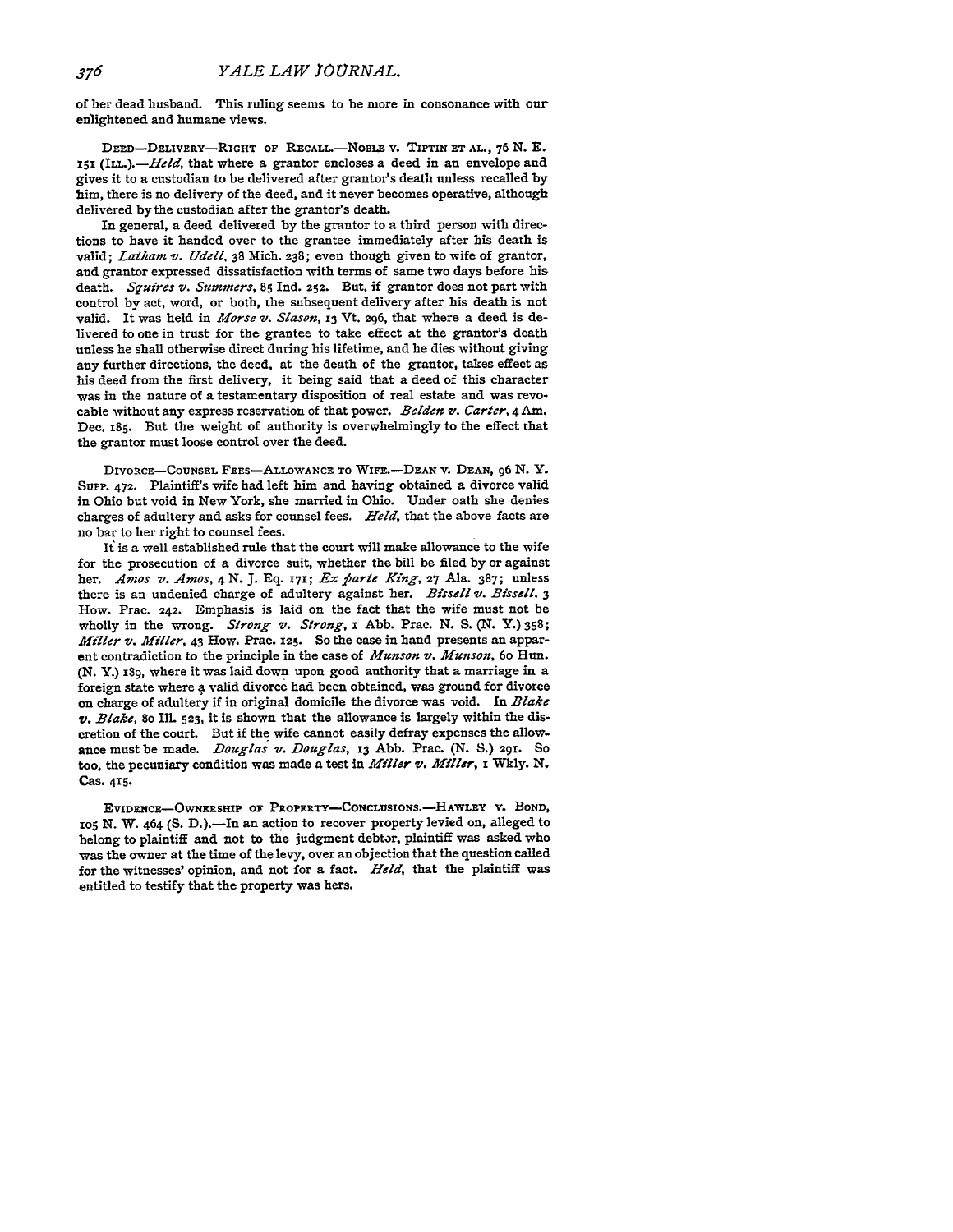Ownership of personal property, as a rule, can be proved as a fact; *Pick*ler *v. Reese, 171* **N. Y. 577;** *Rasco v. Jefferson,* 38 **So.** 246 (Ala.); *Steiner vz. Tranum,* **99** Ala. **315;** and, **if** there is a real dispute as to the net effect of these facts, these may be brought out in detail on cross-examination; Wig*more on Evidence,* sec. i96o; but there is authority for saying that when the question of transfer is the direct issue in the case, then the best evidence must be produced. *Simpson* v. *Smith,* **27** Kans. **565;** *Street v. Nelson,* **67** Ala. **504.** Still other authorities hold that the question of ownership is the opinion of a witness as to a mere conclusion of law and hence is inadmissable. *Dunlap v. Hearn,* **37** Miss. 47x; *Richmond v. Brewster,* 2 **N.** Y. Supp. **4o03;** *Babe v. Baker,* 44 *Ii.* **App. 578.**

**LIBEL.-NICHOLS V. DAILY REPORTER Co. 83 PAC. 573.** (Utah).

Defendant printed and distributed cards on one side of which were the words "Vote for honest Jake Bosch for delegate," and on the other side **",** Explanatory-Mr. **C. A.** Nichols owes the Daily Reporter Co. a balance of **\$34.25** for printing done in **1894.** Draw your own conclusions and vote for **Mr.** Nichols if you think he is unable to pay." Plaintiff was candidate for the office of delegate in a typographical union. *Held,* not libelous *per se.* Bartch, **C. J.** *dissents.* It would be otherwise if plaintiff were engaged in an occupation where credit was necessary.

**LICENCES- MERCHANTS** -PERSONS **INCLUDED.-STATE** EX **REL. TOWN** OF **SIGOURNEY** v. **NELSON, IO5** N. *W.* **327.** (IowA).-Code Sec. **700** gives to cities and towns power to define **by** ordinance who shall be considered transient merchants. *Held,* that this can be construed as a grant of power to declare one engaged simply in soliciting orders or making delivery of goods on behalf of another as a transient merchant, when, **by** universal acceptance of the business world he is not such.

In the case of *Seaton Hays v. The City of Cincinnat4* I Ohio St. **272,** it was held that it is not part of the franchises of municipal corporations to change the meaning of English words; that where, under charter the council was prohibited from assessing charge on persons bringing provisions to the markets in wagons, etc., but allowing them to prevent huckstering and forestalling, an ordinance defining hucksters as "any person, not a farmer or butcher, who shall sell, etc., any commodity not of his own produce and manufacture" and requiring such person to take out licence, is void. The city council has no power under the city charter, to enact **by** ordinance, that solipiting orders for future delivery of goods shall be deemed and taken to be peddling, within the meaning of the code, such soliciting not being "peddling" within the proper meaning of the word. *City of Davenport v. Rice,* **75** Ia. 74. The leading idea of a hawker or peddler is that of an itinerant or traveling trader, who carries goods about in order to sell them and who actually does sell them to purchasers, in contradistinction to a trader who has goods for sale, and sells them, in a fixed place of business. *Com. v. Ober,* **12** Cush. 495. **A** peddler fully embraces persons engaged in going through the city from house to house and selling milk to different persons. *City of Chicago v. Bar. tee,* ioo **Ill.** 61. Taking orders for goods to be manufactured is not peddling-*Town of Spencer v. Whiting,* **68** Iowa **678. An** ordinance requiring transient merchants to pay a licence is discriminating in favor of resident merchant, and in conflict with Art. I. Sec. 8 of the Constitution of the United States and. void. *The Town of Pacific function* **v.** *Dyer,* 64 Iowa 38; *The City of Mar. shalltown v. Blum,* **58** Iowa 184.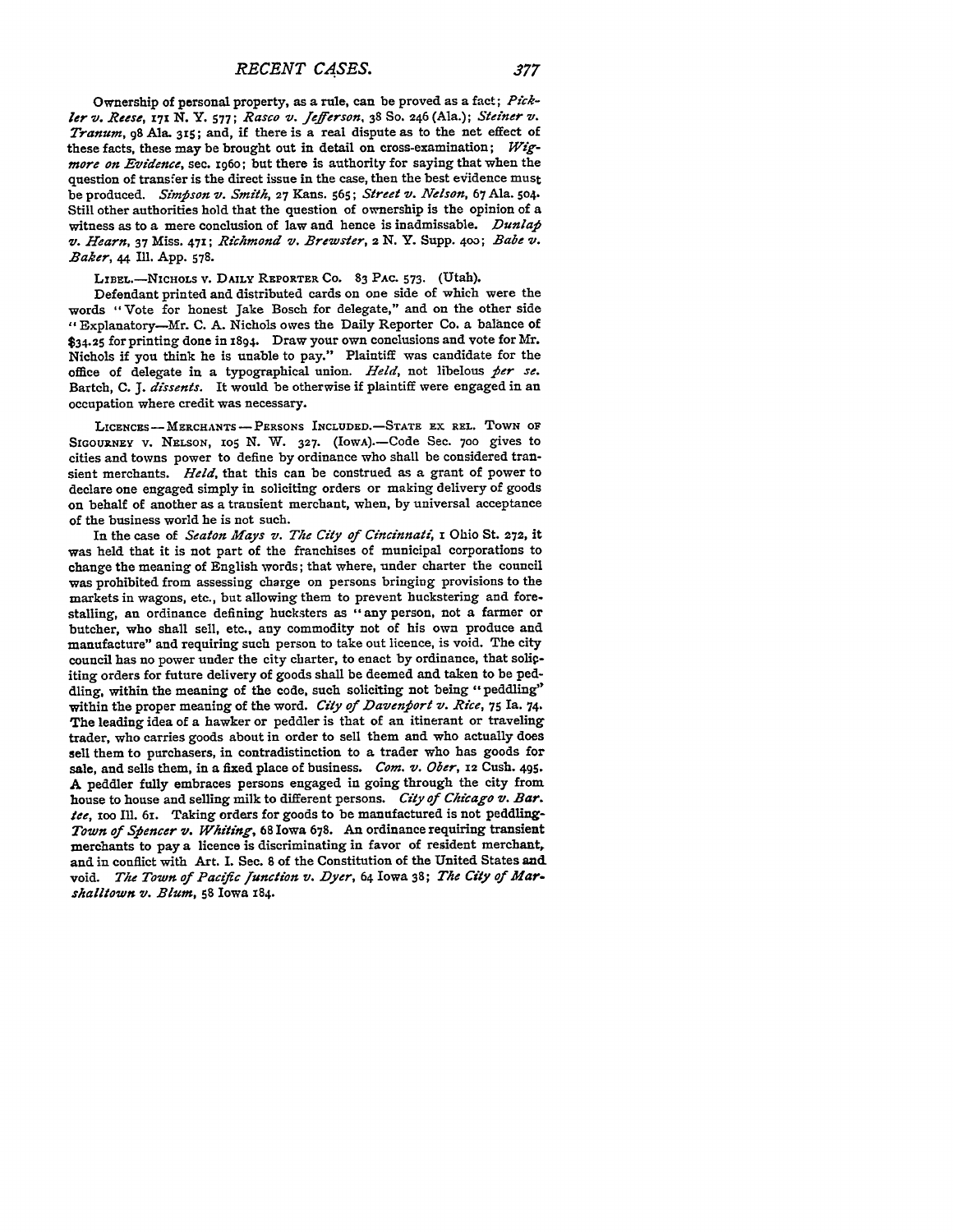MARRIAGE-COMMON-LAW **MARRIAGE.-HEYMANN** v. **HEYMANN, 75** N. E. 1079 (ILL. Sur.).-*Held*, that it is sufficient to constitute a common law marriage if what is done and said evidences an intention **by** the parties to assume the marriage status, and the parties thereupon enter into the relation of husband and wife.

To make a valid contract of marriage it is essential that "the parties **(1)** were at the time of making it, willing to contract, **(2)** able to contract, and (3) mutually did contract in the proper forms and solemnities required by law." **i** BI. Com. 439. **By** common law innumerable cases might be cited to show that no celebration is necessary. *Dumarsesly v. .Fishly,* 3 A. *K.* Marsh (Ky.) 368. Nor by civil law. *Hallet v. Collins,* io How. **(U.** S.) **174.** But in England, Mass., Md., and N. C., it has been held that celebration is necessary. *The Queen v. Aillis,* xo **Cl.** & F. 534; *Corn. v. Munson,* **127** Mass. 459: *Denison v. Denison,* 35 Md. **361;** *State v. Samuel,* **2** Dev. & B. (N. C.) **177;** while the Supreme Court of the United States and most other states have held otherwise. *Meister v. Moore*, 96 U. S. 76. Even where statutory provisions exist regulating the form and celebration of marriage, it is commonly held that a marriage valid at common law, even though not solemnized in conformity with the requirements of statutes, will be held valid, unless statute positively declares it void. Hargraves v. Thompson, 31 Miss. 211; Court*right v. Courtright,* (Com. P1.) **ii** Ohio Dec. 412. Where parties agree to take each other as husband and wife and do from then on live professedly in that relation, this constitutes a valid marriage. Newton v. Southworth, 7 N. Y. St. Rep. **130;** *Overseers v. Overseers,* 2 Vt. 15i. But some public recognition of it, such as living together as man and wife, is essential as evidence of its existence. *State v. Baldwin,* **112** U. **S. 490.** Sexual intercourse after agreement to marry is not of itself sufficient to consummate marriage. *Sharon v. Sharon,* **72** Cal. **633.**

**MUNICIPAL CORPORATIONS--TAXATION-SPECIAL ASSESSMENT NOT** TAX.- ARNOLD **XT AL.** V. MAYOR, **ETC., OF** KNOXVILLE. **90 S.** W. 469. *(TENN.).-Held,* assessments for benefits of improvement are not within a constitutional provision as to uniform taxation, such assessment not being regarded a tax. Nail and McAlister, **JJ.,** *dissent* on the ground that, although authority in other states holds with the majority in this decision, nevertheless it is *stare decisis* to hold, in Tennessee, that a special assessment is a tax within the constitutional provision.

**TRADE MARKS AND TRADE NAMES-COMBINATION OF PERSONAL AND GEO. GRAPHICAL NAMEs.-W.** R. **LYNN SHOE Co. v. AUBURN-LYNN SHOE Co., 62 ATL. 4qg (ME.).-In** the plaintiff's trademark geographical and personal names **were** both combined in an original device bearing the **words, "Auburn-Lynn** Shoes, Auburn, Maine." *Held,* that this arbitrary composite name of the plaintiff's product, with the location of the manufactory expressly added, undoubtedly constituted an impersonal trademark.

The unusual combination of geographical and personal names makes this case noteworthy and unique. As a general rule trade marks cannot consist of geographical names; *Evans v. Von Laer,* **32** Fed. **153;** because their nature is such that they cannot point to the personal origin or ownership of the articles of trade to which they may be applied. *Castner v. Cafman,* **87** Fed. **457.** But there is an exception where the adoption **by** the defendant is not so much to indicate the place of manufacture as to intrench upon the previous use and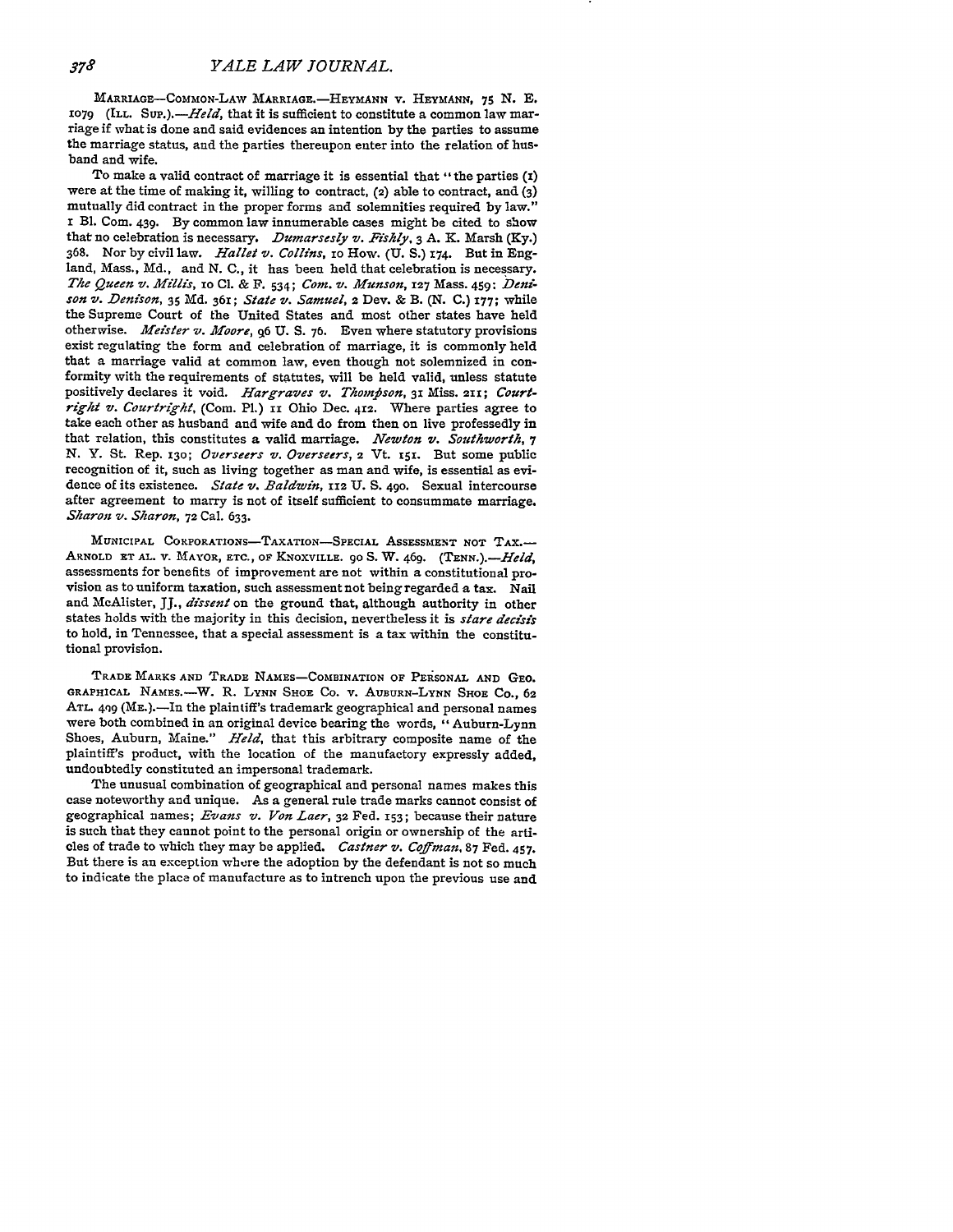popularity of another's trademark. *Lea v. W olly,* **i5** Abb. Practice **N. S. (N.** Y.) 5. And further where the geographical name, as applied to a certain article of commerce, has acquired a secondary meaning; *Seixo v. Provezende.* L. R. i **Ch.** 192; as where an injunction was issued against the defendant, restraining them from the use of the word Aberon as applied to cements *Newman v. Alvord*, 51 N. Y. 189, or for the use of personal names as trade-<br>marks. No man has the right to represent his goods as those of another of the same name, *Burgess v. Burgess*, **3** D. M. and G. 896: for while one is entitled to sell his own product under his own name, yet in doing so he must be careful not to do anything to injure another having the same name. *Wal***ier** *Baker & Co., Ltd.* v. *Baker,* **77** Fed. **i8i. And** if the plaintiff has first acquired a reputation for the particular kind of goods, the defendant may be enjoined from selling like goods, except in connection with a clear statement indicating that they are not the goods of the plaintiff. *A llegretti Chocolate Cream Co. v. Kellar,* **85** Fed. 643.

**TRADE NAMEs-AcQUISITION OF PROPERTY** THEREIN-PROTECTION **FROM** IN-**TERFERENCE.**-COHEN v. NAGLE ET AL., 76 N. E. 276.-*Held*, that where a manu-<br>facturer of an article has acquired a right of property in a name applied to the article of manufacture, it is fraud on him for another to use the word in selling a similar article in such a way as to mislead the public.

In an early case it was held that while every trader has some particular device, there is no reason for granting an injunction to restrain one trader from using the same mark with another. *Blanchard v. Hill*, 2 Atk. 484. Beginning in 1783 with the case of *Singleton v. Bolton,* **3** Dong. **393** and in *1803, Hogg v. Kirby,* 8 Ves. 215, there has been established the uniform fundamental principle of the right of protection to a trader in the use of his trade device. The principle of the court is two-fold. The public have the right to know goods of a manufacturer **by** his mark on them and he has a right to all benefits resulting from this knowledge. *Congress Sfiring Co. v. Rock S. C.,* <sup>45</sup>**N.** Y., **29 .** A name or mark may be valid as such and subject to exclusive use, even though since adoption it has become the common appellative of the article to which it is applied. *Celluloid Mfg. Co. v. Reid*, 47 Fed. 712. One may not use his own name in a manner intended to defraud the public. Brown Chem. Co. v. Meyer, 139 U. S. 540. In El Models Cigar Mfg. Co. v. Gato, 25 Fla. 886, the defendant in error used his own name E. H. Gato as a mark for his cigars, which the plaintiffs in error marked their cigars wi advantage of former's reputation and was fraud.

**TRIAL-INSTRUCTIONS-INvADING PROVINCE OF** JURY - CREDIBILITY OF WITNESSES.-CHIcAGO **UNION** TRACTION **Co.** V. O'BRIEN, **76 N. E.** 34r. (ILL.).- *Held,* that there is no presumption of law that an unimpeached witness has testified truly, and an instruction to that effect is erroneous, as infringing on the province of the jury.

It is not an error of law for the court, in its charge, in commenting upon the testimony of a witness, to express an opinion as to his honesty. *HoJfnan v. N. Y. Cent.* &. *Hud. Riv. R. R. Co.,* **87 N.** Y. **25.** Moreover, the court may instruct the jury as to the rules of evidence. *Lampe v. Kennedy*, 60 Wis. 110. But the credibility of witnesses and the effect of the testimony given are matters coming within the exclusive province of the jury. *Hollo*way v. Com., 74 Ky. (II Bush) 344. And so it is error for the court, in its